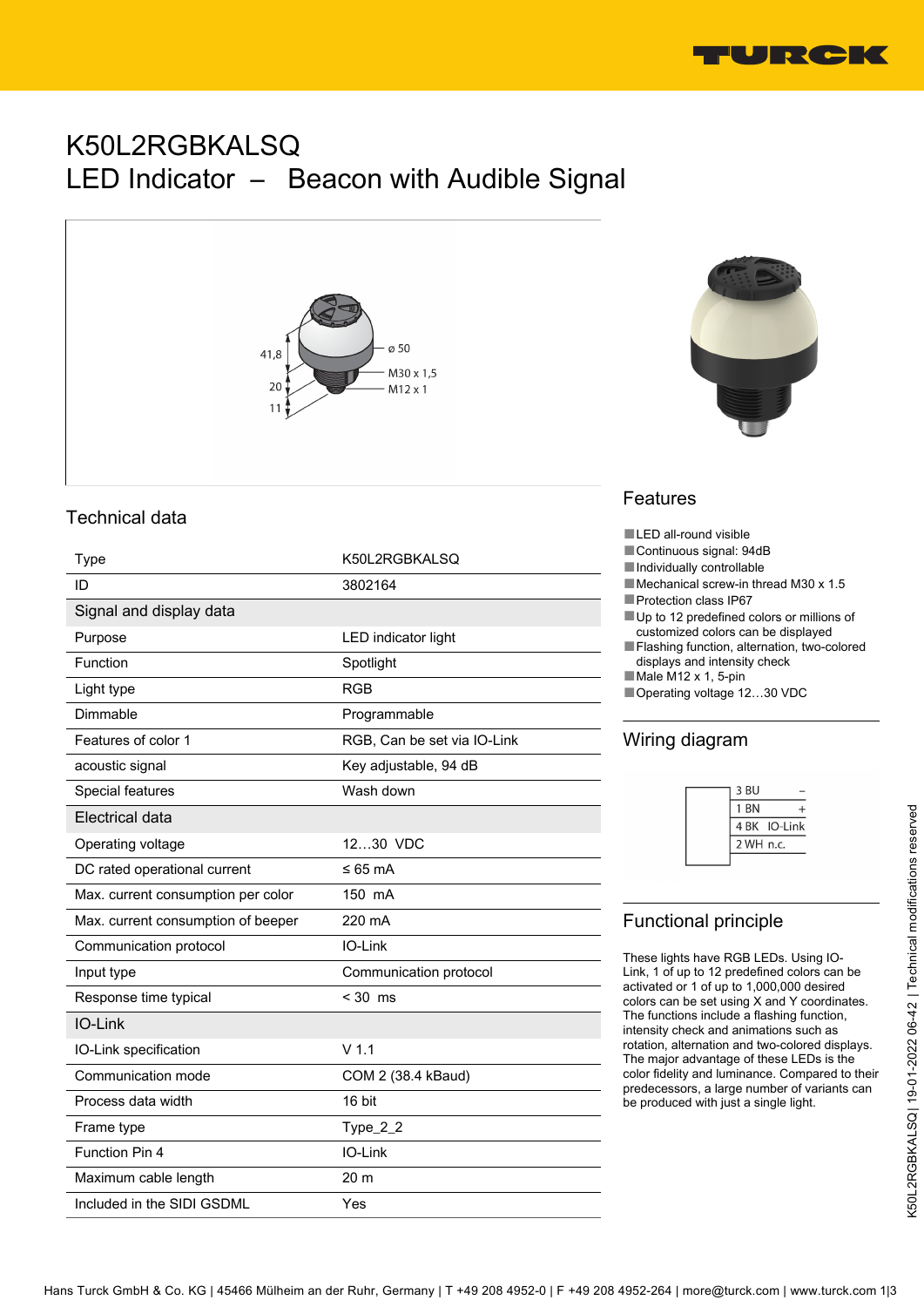

#### Technical data

| Mechanical data       |                                              |
|-----------------------|----------------------------------------------|
| Cascadable            | No                                           |
| Design                | Dome, K50L                                   |
| Dimensions            | $\varnothing$ 50 x 73 x 73 mm                |
| Housing material      | Plastic, PC<br>Thermoplastic material, Black |
| Window material       | Polycarbonate, diffuse                       |
| Electrical connection | Connector, M12 × 1, PVC                      |
| Number of cores       | 4                                            |
| Ambient temperature   | $-20+50$ °C                                  |
| Relative humidity     | 090%                                         |
| Protection class      | IP66<br>IP67                                 |
| Tests/approvals       |                                              |
| Approvals             | CE, UL listed                                |

#### Accessories